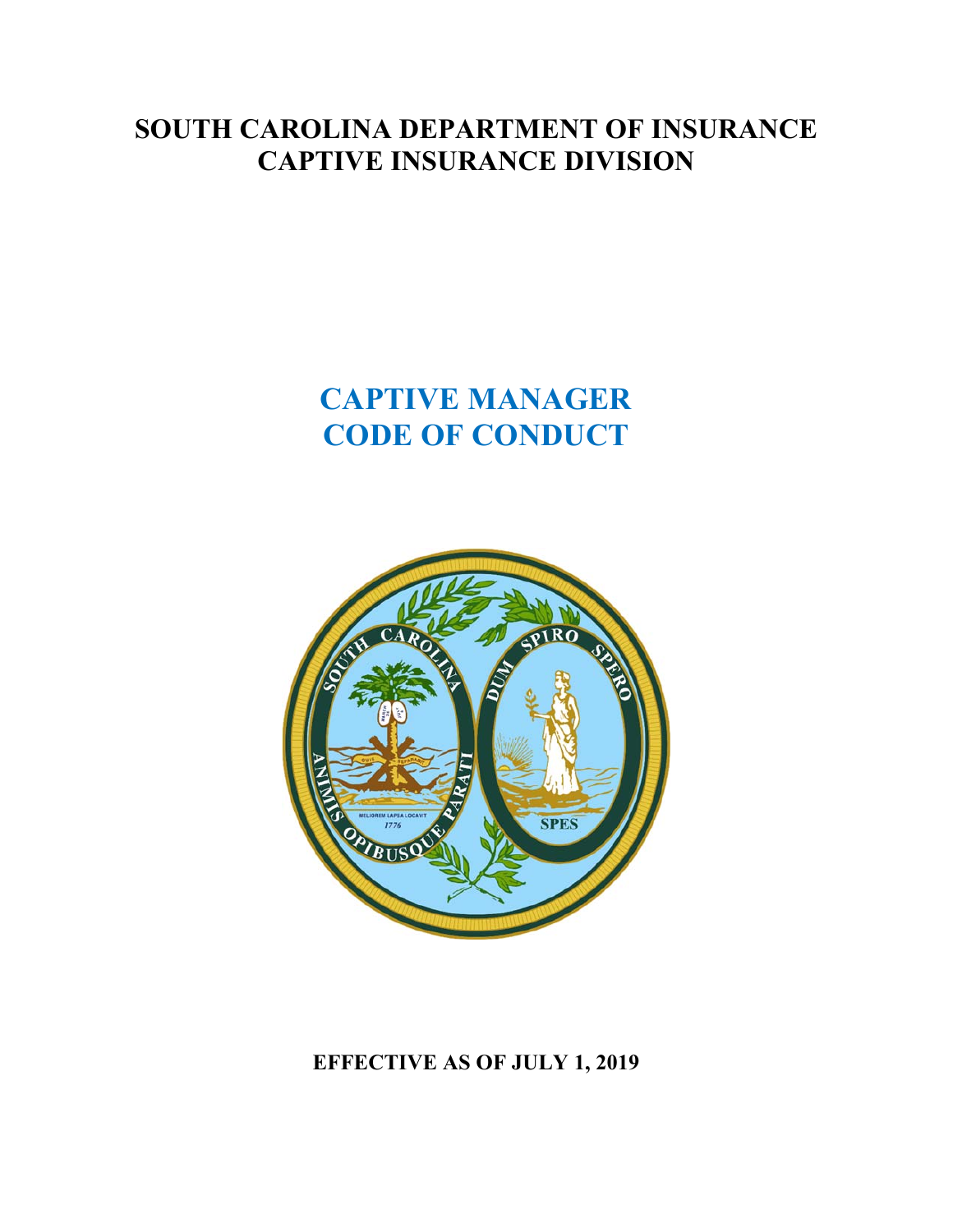## **CAPTIVE MANAGER CODE OF CONDUCT**

### **CONTENTS**

| $\mathsf{l}$ . |                                                                                                                  |
|----------------|------------------------------------------------------------------------------------------------------------------|
| ΙΙ.            |                                                                                                                  |
|                |                                                                                                                  |
|                | В.                                                                                                               |
| III.           |                                                                                                                  |
|                |                                                                                                                  |
|                | 2. Competence - Relevant Knowledge, Skill & Experience 6<br>1. Accounting, Record-keeping & Internal Controls  6 |
| IV.            |                                                                                                                  |
|                | Principal Contact & Place of Business - Books & Records  8<br>В.<br>Е.<br>F.                                     |
| V.             |                                                                                                                  |
| VI.            |                                                                                                                  |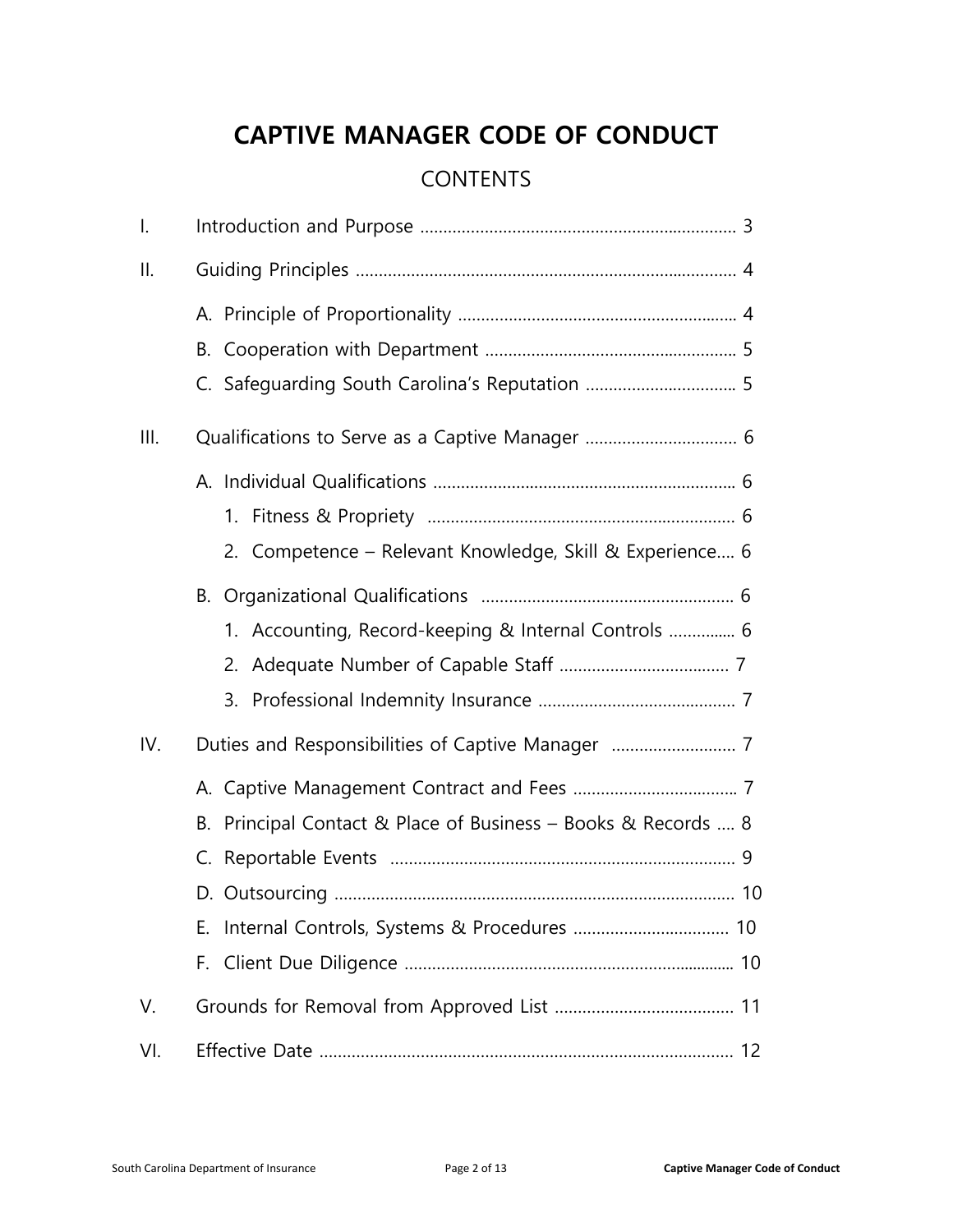#### **SOUTH CAROLINA DEPARTMENT OF INSURANCE CAPTIVE INSURANCE DIVISION**

#### **CAPTIVE MANAGER CODE OF CONDUCT**

NOTICE: This Code of Conduct supersedes and replaces any and all bulletins and policy statements previously issued by the South Carolina Department of Insurance related to the conduct of captive managers including, but not limited to, Bulletin 2008-03 and the "Statement of Policy: Principal Place of Business" dated July 1, 2013. These documents are hereby withdrawn officially by the South Carolina Department of Insurance.

#### **I. INTRODUCTION AND PURPOSE**

- A. This Code of Conduct ("Code") sets forth the general qualifications, standards, and requirements applicable to Captive Managers ("CMs") approved by the South Carolina Department of Insurance ("Department") or seeking approval from the Department, to manage captives domiciled in South Carolina.
- B. Captive Managers are responsible for providing various administrative and management services to captive insurance companies licensed in South Carolina. They also serve as the primary point of contact with the Department for and on behalf of the captives they manage, as set forth in Sections IV.B and IV.D below. The consistent observance of high standards of professional service and overall conduct by CMs is vital to South Carolina's credibility and good standing as a captive domicile and thus to the viability, growth and overall success of the State's captive program.

Pursuant to SC Code Ann. §38-90-60 (2002), the "character, reputation, financial responsibility, insurance experience, and business qualifications" of the directors and officers of a captive insurance company are taken into account by the Department in determining whether to license a captive to transact business in this State. Similarly, the Department takes into account these same factors in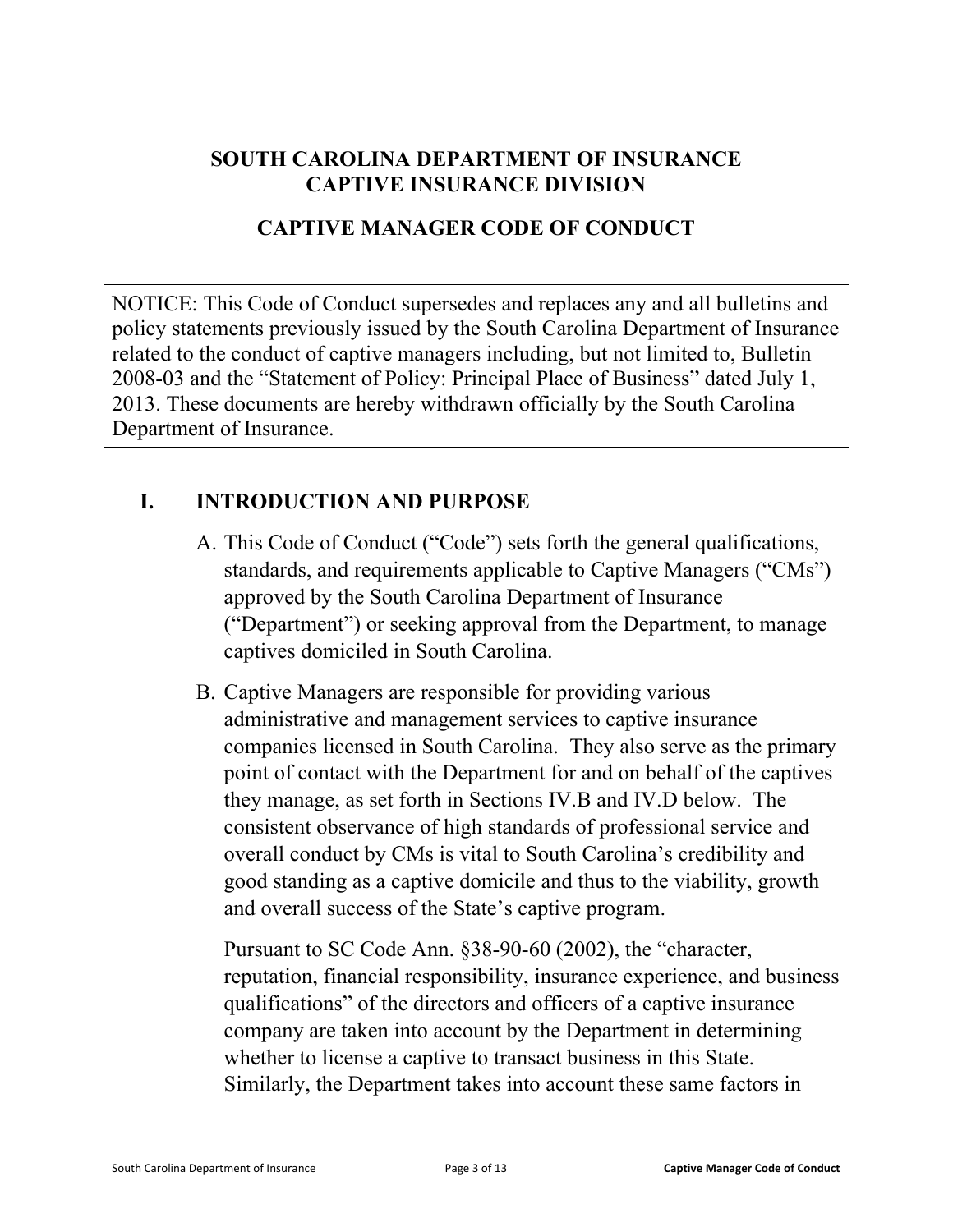determining whether to approve a CM to manage captives domiciled in this State, whether to place restrictions or conditions upon such approval, or whether to suspend or rescind such approval once granted. In addition to the above factors, the Director may also consider evidence that the CM has been approved by the regulatory authorities of any other captive domiciles, and may ascribe to such evidence such weight as the Director sees fit.

C. In determining whether an already approved CM is conducting its business in a sound and prudent manner such that it may remain on the Department's list of approved CMs ("Approved List"), the Department will take into account any failure on the part of a CM to comply with the provisions of this Code in both letter and spirit.

#### **II. GUIDING PRINCIPLES**

A. Principle of Proportionality

- 1. The Department recognizes that captives can have widely varying risk profiles depending on the nature, scale, and complexity of their business models, structures, coverages assumed, reinsurance programs, investment policies, etc.
- 2. Accordingly, CMs which manage captives with higher risk profiles and more complex and demanding programs and features will be expected to demonstrate a more comprehensive and robust framework of governance procedures and operational controls. In addition, it is expected that the management and staff of those CMs will possess a level of knowledge, skill, and experience commensurate with the risk profiles of the captives they manage or seek approval to manage.
- 3. The Department will take cognizance of these variations in captive risk profiles in assessing whether a CM demonstrates compliance with this Code by conducting its business in a consistently sound and prudent manner.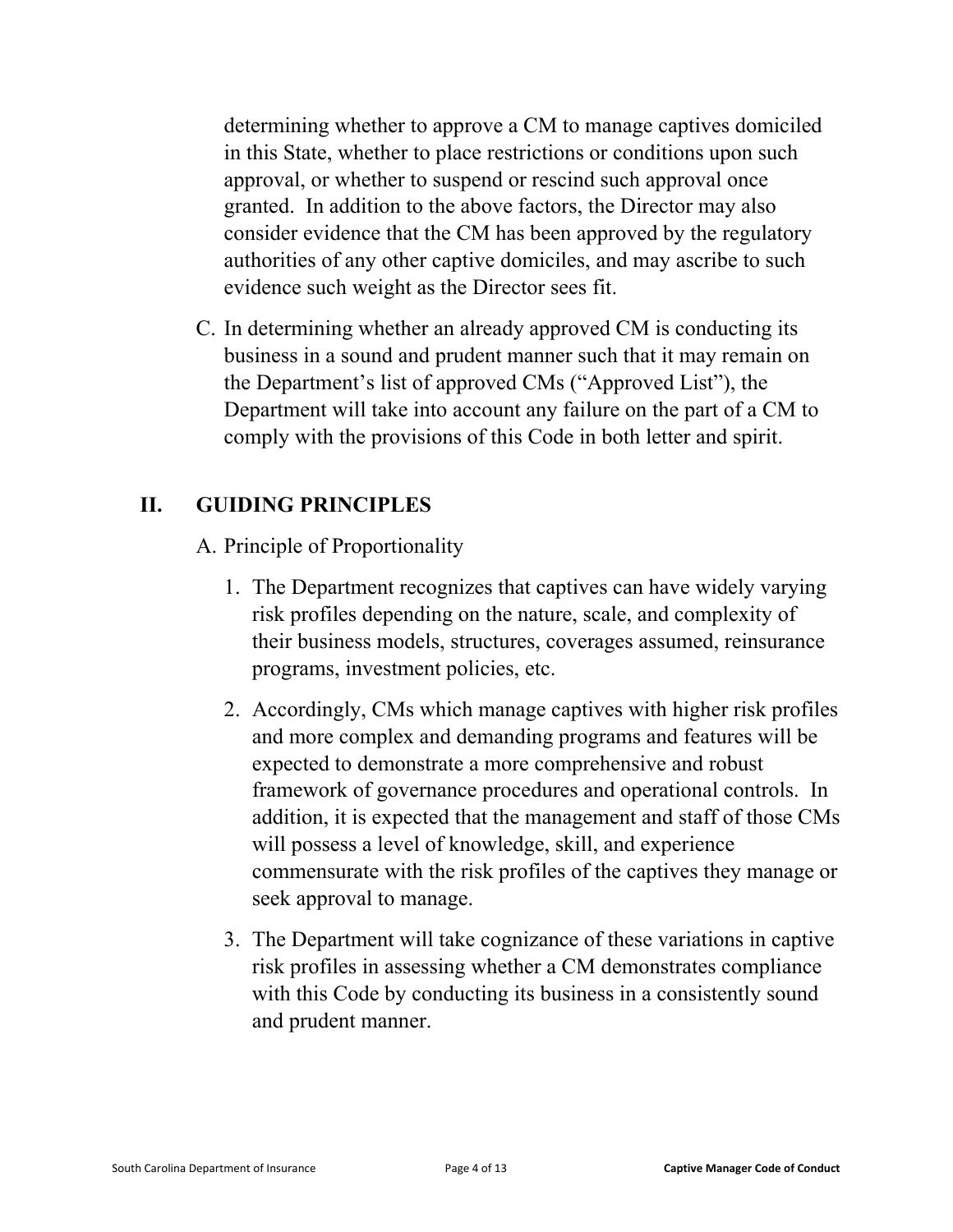- 4. The Principle of Proportionality set forth in II.A.1 and 2 above is applicable to all sections of this Code regardless of whether the Principle is explicitly referred to in any given section.
- B. Cooperation with the Department
	- 1. Every approved CM has certain obligations to the Department. These include meeting all filing and reporting requirements and deadlines set forth in the South Carolina Captive Statute, SC Code Ann. §38-90-10 et seq. Every CM seeking to be placed on the Approved List will be expected to be sufficiently knowledgeable of these requirements; and every approved CM is expected to meet them on a continuous basis, as well as to satisfy any other requirements imposed from time to time by the Department.
	- 2. CMs should cooperate and communicate with the Department in an open, cooperative, and respectful manner. This includes the prompt and conscientious reporting of all "Reportable Events", in accordance with Section IV.C below.
- C. Safeguarding South Carolina's Reputation
	- 1. South Carolina has a reputation as a world-class captive domicile with a regulatory environment that is reasonable, pragmatic, and business friendly on the one hand, and serious about the performance of relevant supervisory and prudential responsibilities on the other. Every approved CM has a role to play in safeguarding that reputation.
	- 2. This means, among other things, that CMs must do a thorough and conscientious job of vetting prospective captive owners and refrain from introducing into South Carolina any companies or individuals that the CM reasonably believes might pose a significant risk of damaging our reputation as a top tier domicile and a trusted and respectable place to do business. CMs should conduct their business and manage their captive clients and client owner relationships in such a way as to avoid any impropriety or the appearance thereof, and should take reasonable steps to avoid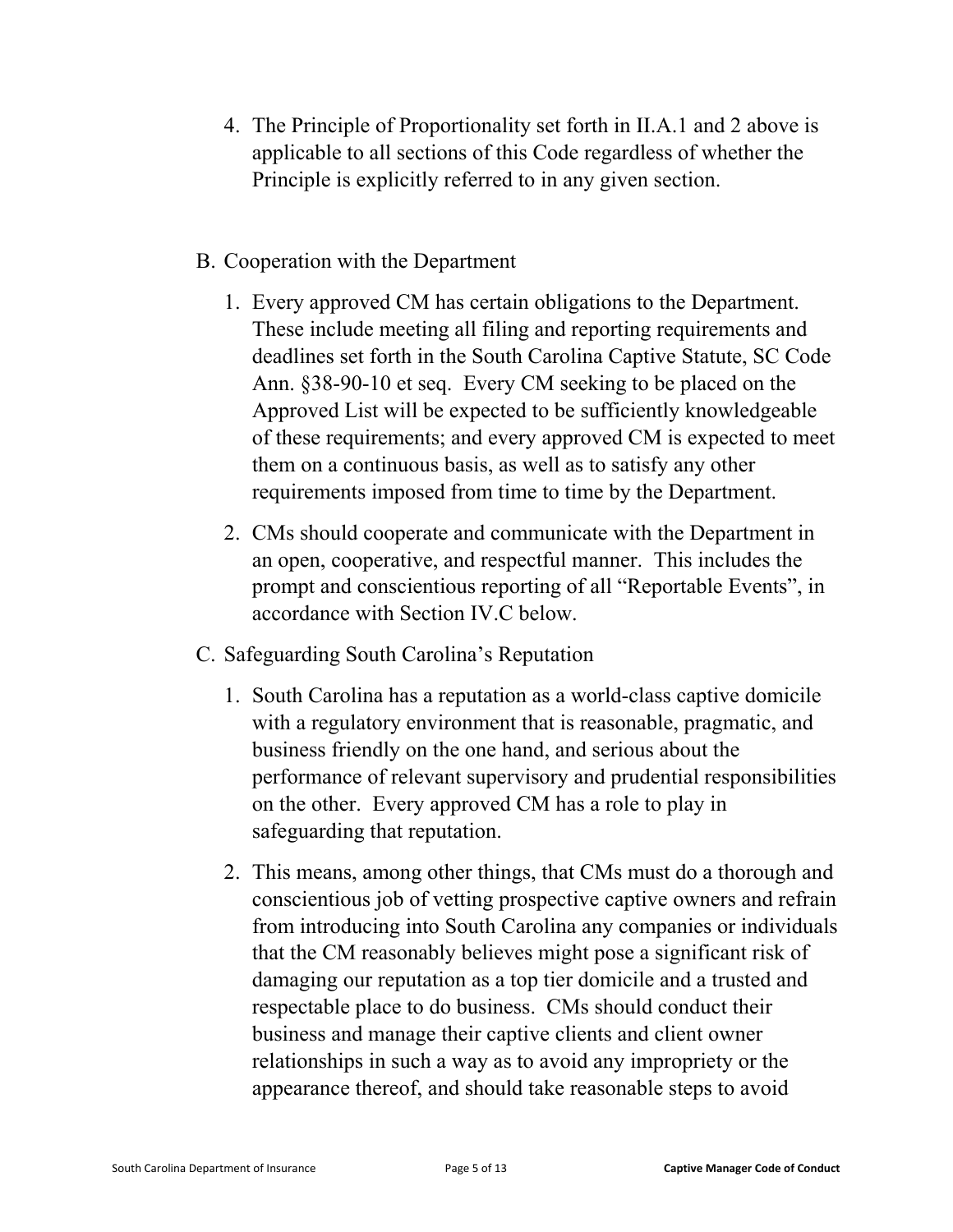bringing the State of South Carolina, this Department, or the state's captive program into disrepute.

#### **III. QUALIFICATIONS TO SERVE AS A CAPTIVE MANAGER**

Individuals or business organizations must apply for approval to act as a CM in South Carolina. Applications for approval shall be on a form prescribed by the Director. When considering approval or disapproval of an application to serve as a captive manager, the Department considers the following:

#### A. Individual Qualifications

1. Fitness and Propriety

The principals and staff of a CM engaged in providing services to captives must be fit and proper persons of high integrity and sound reputation and judgment, and must at all times act with due care, skill, and diligence.

- 2. Competence Relevant Knowledge, Skill, and Experience
	- a. The principals and staff of a CM engaged in providing services to captives must possess relevant knowledge, skill, and experience proportional to the nature, scale, and complexity of their respective tasks and functions and the business requirements of the captives they manage.
	- b. They are also expected to possess sufficient knowledge of all accounting, filing, reporting, and other requirements to which their captive clients are subject pursuant to the South Carolina Captive Statute, SC Code Ann. §38-90-10 et seq., and any particular requirements which the Department may from time to time establish.
- B. Organizational Qualifications
	- 1. Accounting, Record-keeping, and Internal Control Systems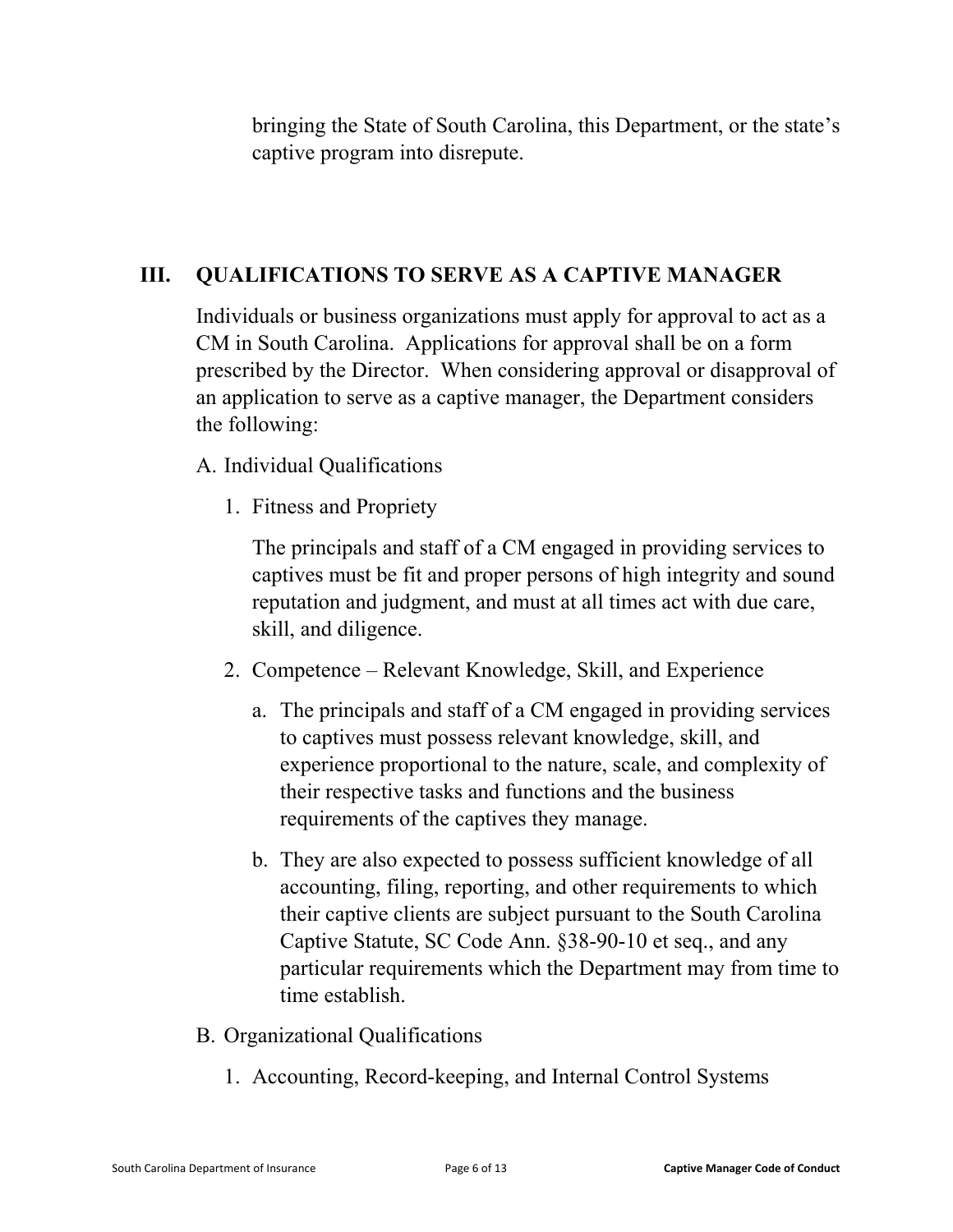Every CM must maintain appropriate accounting, record-keeping, reporting, and internal control systems and procedures sufficient to enable the CM (i) to fully and faithfully discharge its responsibilities to its captive clients, and (ii) to consistently and continuously comply with all reporting and other legal and regulatory requirements.

2. Adequate Number of Capable Staff

In accordance with III.A.2.a and b above, the staff of the CM must be sufficient in number and possess the requisite knowledge, skill and experience to fulfill its contractual obligations to its captive clients and its regulatory obligations to the Department at all times.

3. Professional Indemnity Insurance

Every approved CM, and every CM seeking approval to be placed on the Approved List, shall maintain at all times professional indemnity insurance with limits of coverage sufficient to protect the CM against claims or legal actions arising from the conduct of its business. It is incumbent upon the principals and directors of the CM to assess the degree of errors & omissions risk to which the CM is exposed and purchase and keep in force at all times appropriate limits of coverage, but in no event less than \$250,000 or such other amount as the Director may stipulate, from one or more financially sound insurers.

Every CM seeking to be placed on the Approved List shall furnish the Department with evidence of such coverage in the form of a certificate of insurance or a copy of the declarations page of the inforce policy. Once placed on the Approved List, a CM shall provide further evidence of such in-force coverage if so requested by the Department.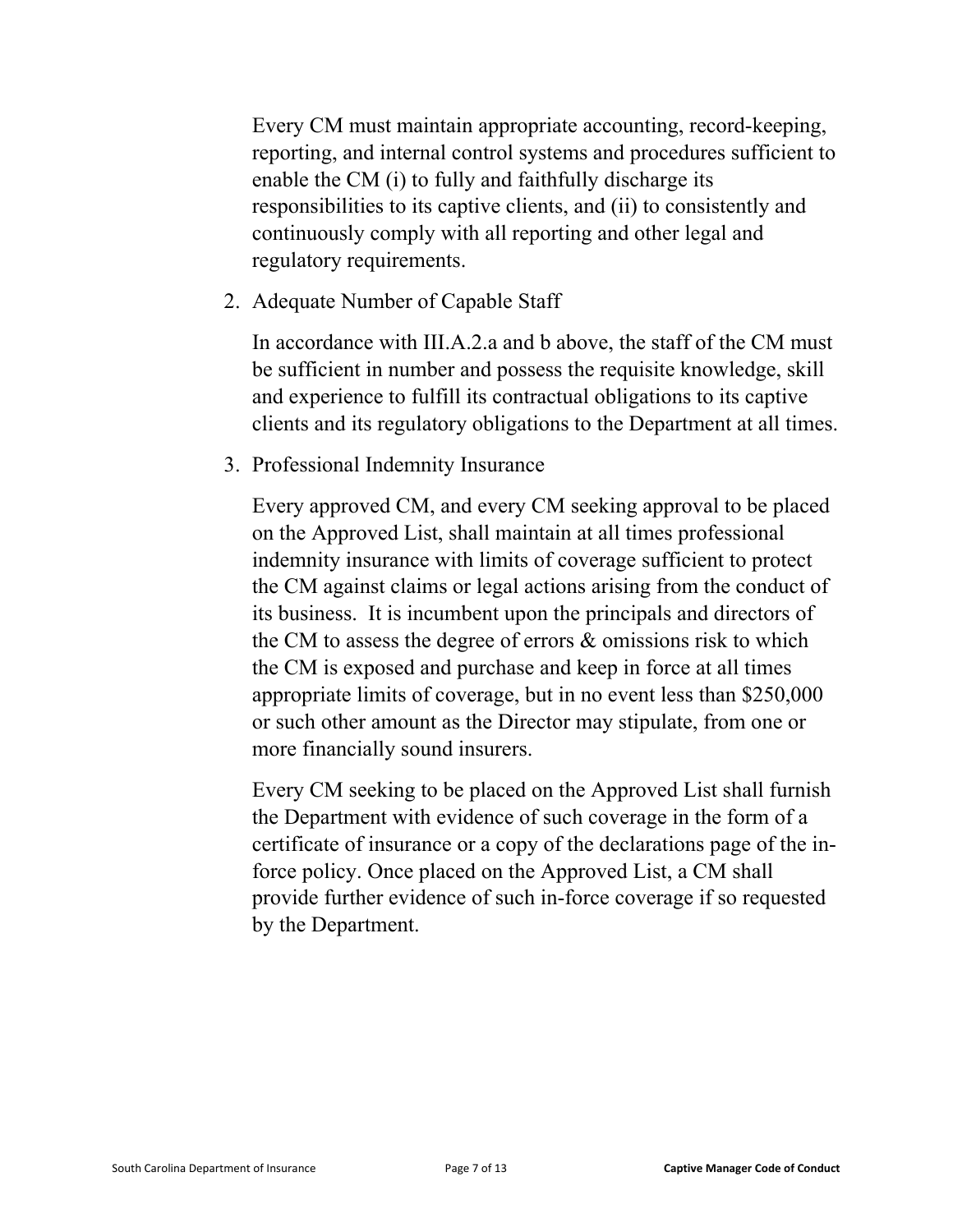#### **IV. DUTIES AND RESPONSIBILITIES OF CAPTIVE MANAGERS**

A. Captive Management Contract and Fees

The CM must have a written contract with each captive it manages. The contract must be executed by a duly authorized director or officer of the captive to signify agreement to its terms, which must include the following:

- 1. a clear and reasonably specific description of the services to be provided by the CM;
- 2. the fees to be charged and the timing and manner of payment expected;
- 3. a provision obliging both the captive and the CM to cooperate fully with the Department, including complying with any requests for the production of documents relating to the captive, and assisting the Department in the conduct of any review or examination, onsite or otherwise, of the CM's internal controls, systems, and procedures, of the financial condition of the captive, or the captive's compliance with the South Carolina Captive Statute and the regulations and requirements of the Department; and
- 4. provisions governing termination and its consequences, including disposition of the books and records of the captive.

If the CM also performs the services of an actuary, insurance managing general agent, managing general underwriter, reinsurance intermediary, third party administrator, broker or agent, or any other category of service for the performance of which prior approval of the Department is required, the CM must be specifically authorized by the Department to perform such functions. The CM must also disclose the fact that it is doing so to each captive client to which any such services relate, unless there is already in place a service agreement between the CM and the captive client governing such services.

The CM must provide the Department with a copy of each contract or agreement governing the provision of such other services.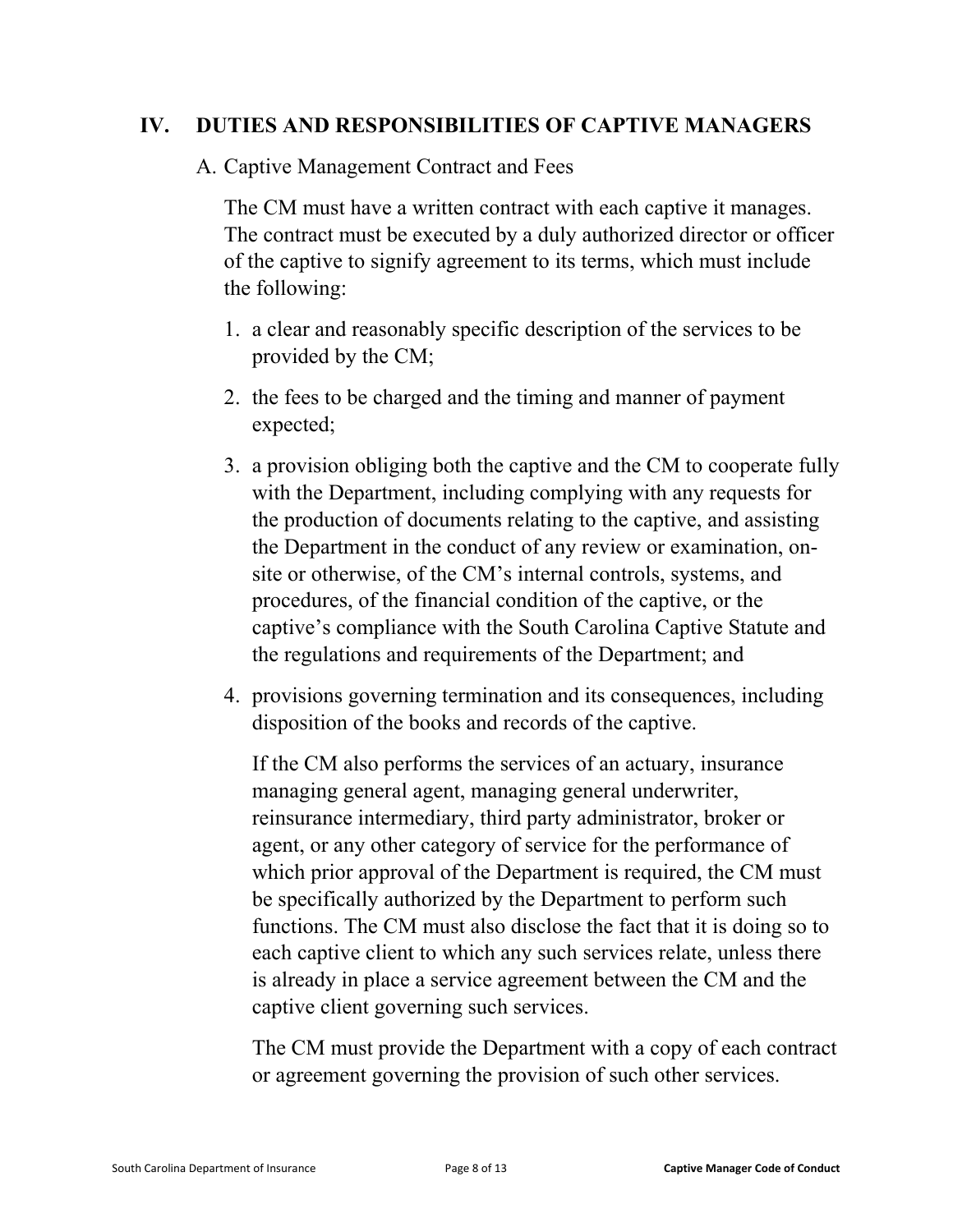- B. Principal Contact and Place of Business Books and Records
	- 1. The CM shall serve as the captive's Principal Contact for purposes of dealings with the Department, and in keeping with Guiding Principle II.B. above, shall cooperate with the Department to the fullest extent in all circumstances.
	- 2. Each CM shall designate one individual member of the CM company staff to be the Account Manager for each South Carolina domiciled captive under management, and shall report to the Department that individual's name and contact details. The CM shall promptly notify the Department of any change in the Account Manager designated for any South Carolina domiciled captive which the CM manages.
	- 3. The CM shall maintain or provide for a Principal Place of Business for each South Carolina captive it manages. The Principal Place of Business is defined as the physical location in the State of South Carolina where the complete books and records of the captive company are available for examination by the Director. This does not require the CM to establish an office within the State of South Carolina as a condition precedent to being approved to manage a South Carolina captive.
	- 4. With respect to the preparation, filing, and maintenance of the accounting records and financial statements of a captive company, or of any other documents or materials requested by the Director, the CM shall comply with the laws and regulations of South Carolina, together with any other specific requirements the Department may establish.
- C. Reportable Events

In addition to statutory filing and reporting requirements and any specific filing and reporting requirements the Director may impose, the CM shall notify the Department within thirty (30) days of discovering any of the following:

1. any condition or circumstances that may reasonably be considered to threaten the financial solvency of the captive;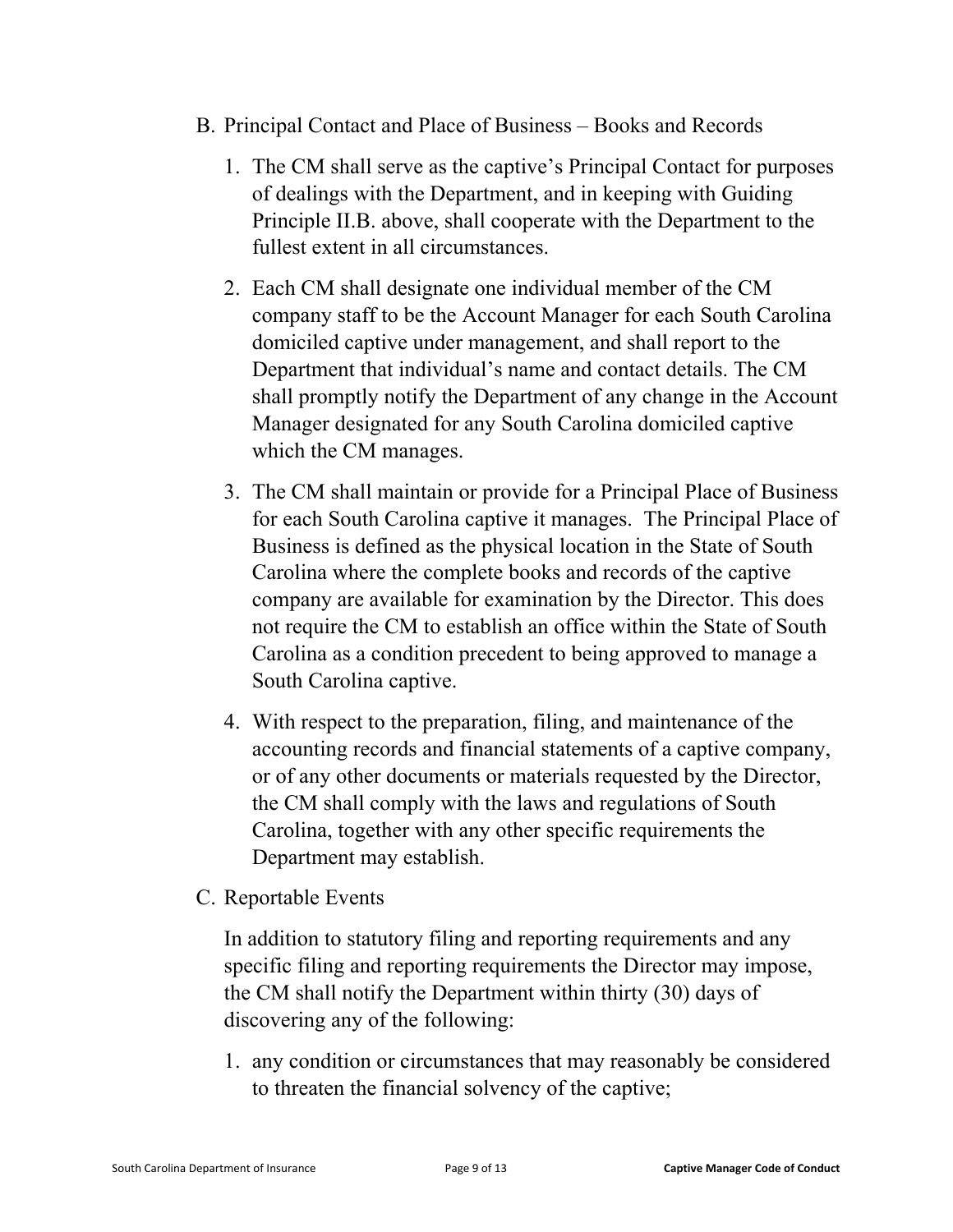- 2. any condition or circumstances that may reasonably be considered to impair the captive's liquidity or practical ability to meet its obligations to policyholders, service providers, reinsurance counterparties, and this Department as they fall due; or
- 3. evidence that the captive has violated any applicable laws or regulations of the State of South Carolina.

#### D. Outsourcing

- 1. Where a CM outsources or subcontracts any of its management functions externally to an unaffiliated third party, the CM shall remain responsible for ensuring proper performance of the outsourced functions.
- 2. Notwithstanding any outsourcing arrangements, the CM shall remain the captive's Principal Contact with the Department and shall retain full and primary responsibility for ensuring that the captive complies with all statutory and regulatory requirements.
- E. Internal Controls, Systems, and Procedures

The CM must have in place systems and procedures to address the following:

- 1. to prevent and detect fraud in respect of its own business and that of the entities which it manages;
- 2. to identify, remedy, and disclose to all relevant parties any actual or potential conflicts of interest;
- 3. to provide for business continuity and disaster recovery reasonably sufficient to ensure the preservation of and access to the books and records of all captives under management and to enable the CM's captive clients to continue to operate and, to the extent possible, remain in compliance with applicable legal and regulatory requirements; and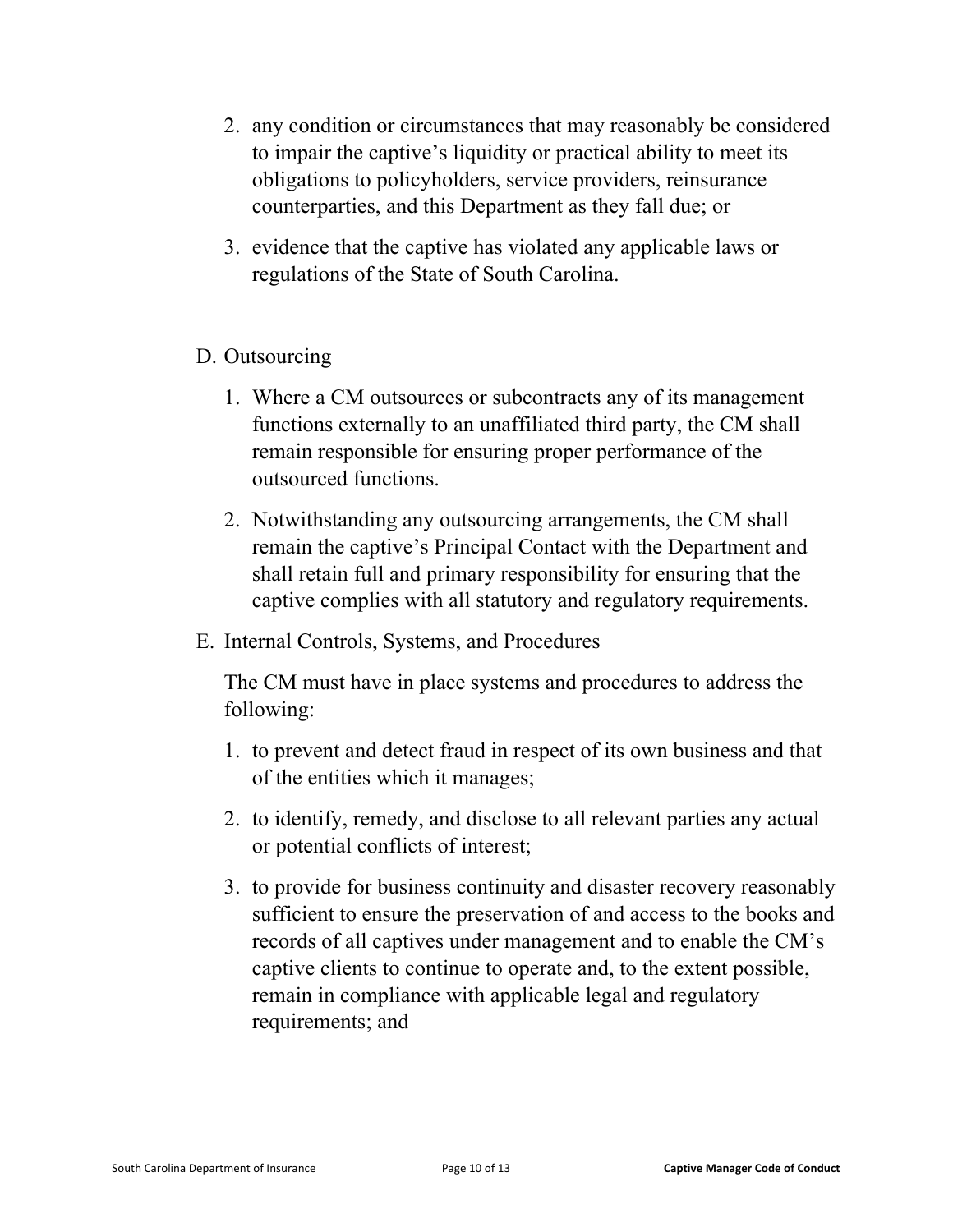- 4. to ensure the adoption and effective implementation of reasonable Anti-Money Laundering and Anti-Terrorism Financing policies and techniques.
- F. Client Due Diligence

In conformity with Guiding Principle II.C.2 above, the CM must have detailed knowledge of the identity, business, and financial condition of the beneficial owners of any entity to which they provide management services. Accordingly, a CM must have in place procedures to ensure that proper due diligence is carried out on the owners and/or principals of any prospective new captive client prior to acceptance of a captive management engagement.

#### **V. Grounds for Removal from Approved List**

- A. A CM may be removed from the Approved List for any of the following:
	- 1. The CM has not provided management services to any South Carolina domiciled captive for a period of three years.
	- 2. The CM knowingly makes any material misrepresentation or untrue statement in any document filed with the Department, including without limitation its application for approval to serve as a CM, and any captive license application or supporting documents, or business plan change request, submitted on behalf of the CM's client.
	- 3. The CM fails to comply with, or violates, any applicable insurance law, regulation, rule, or order of the Director of the South Carolina Department of Insurance.
	- 4. The CM improperly withholds, misappropriates, or converts to its own use any funds belonging to any captive client, its policyholders, reinsurance counterparties, or any other party.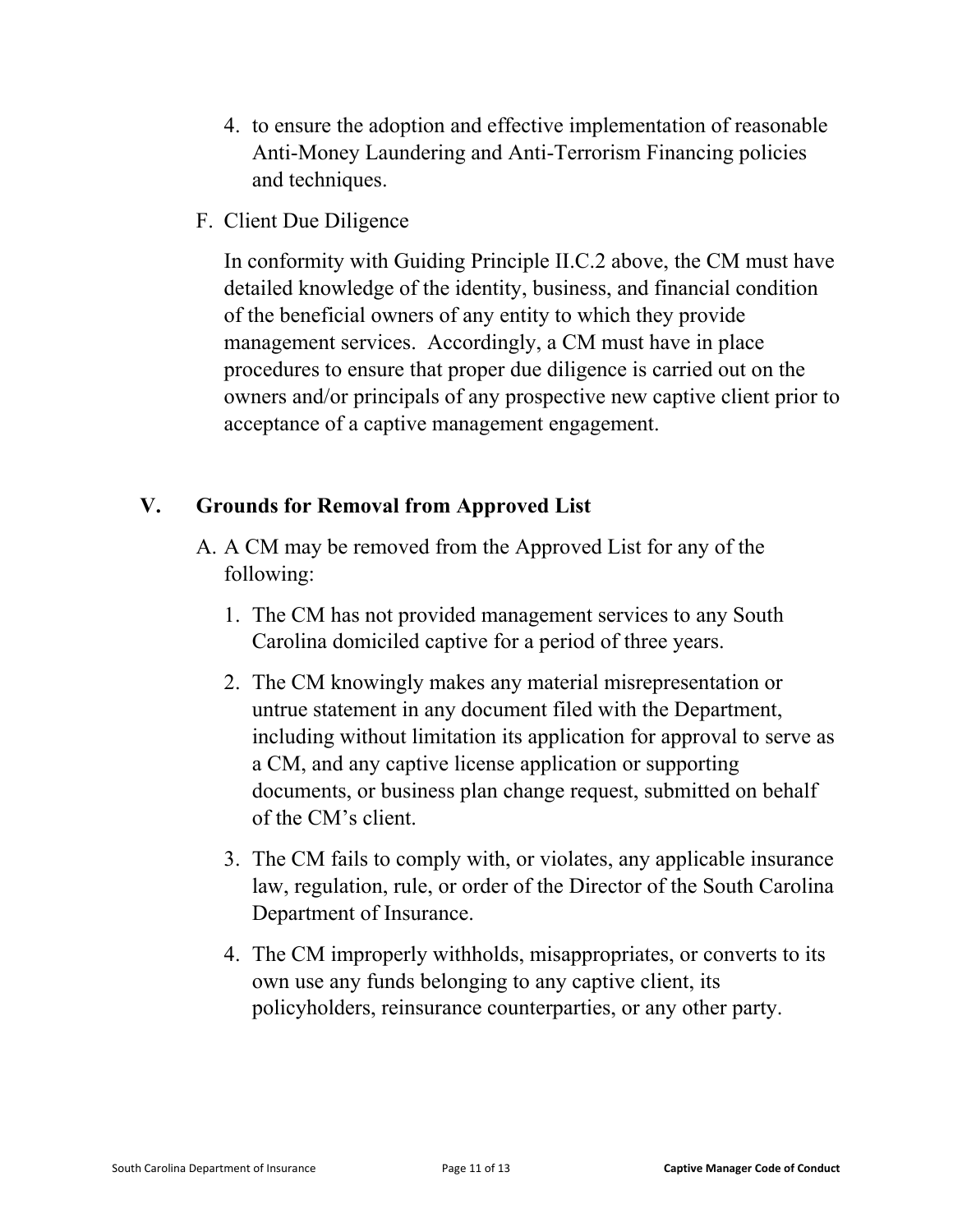- 5. The CM fails to notify the Department within thirty (30) days of the discovery of any CM client's violation of any applicable statute, rule, regulation or order, or of any Reportable Event under Section IV.C above.
- 6. The CM has engaged in fraudulent, coercive, or dishonest practices in the conduct of any aspect of its captive management business.
- 7. The Director finds the CM is untrustworthy, financially irresponsible, or otherwise unfit to act as a CM.
- 8. The Director finds the CM has shown itself to be incompetent through a pattern of incomplete, inaccurate, and/or late filings and reporting, so as to demonstrate a careless disregard of the legal and statutory standards and requirements to which it is subject.
- 9. The CM or any of its principals, officers, or directors has been convicted of any felony or misdemeanor involving financial wrongdoing, breach of fiduciary duty, or moral turpitude.
- 10. An approved CM has committed any act or omission which would have caused its application to be placed on the approved CM list to be denied had the act or omission been known to the Department at the time the approval was granted.
- 11. The CM knew or reasonably should have known that any director, officer, or owner of any captive was engaged in conduct that violated state or federal law, or that would threaten the solvency of the captive, and failed to report such conduct to the Department in a timely manner.

The above list is not exclusive and does not preclude the possibility of removal from the Approved List for grounds other than those specified above.

B. The Department shall notify the CM of any conduct or circumstances involving the CM that may, in the judgment of the Director, warrant removal from the Approved List or any other regulatory action against the CM. After having been given such notice and an opportunity to be heard, the CM, at the Director's discretion, may be given the